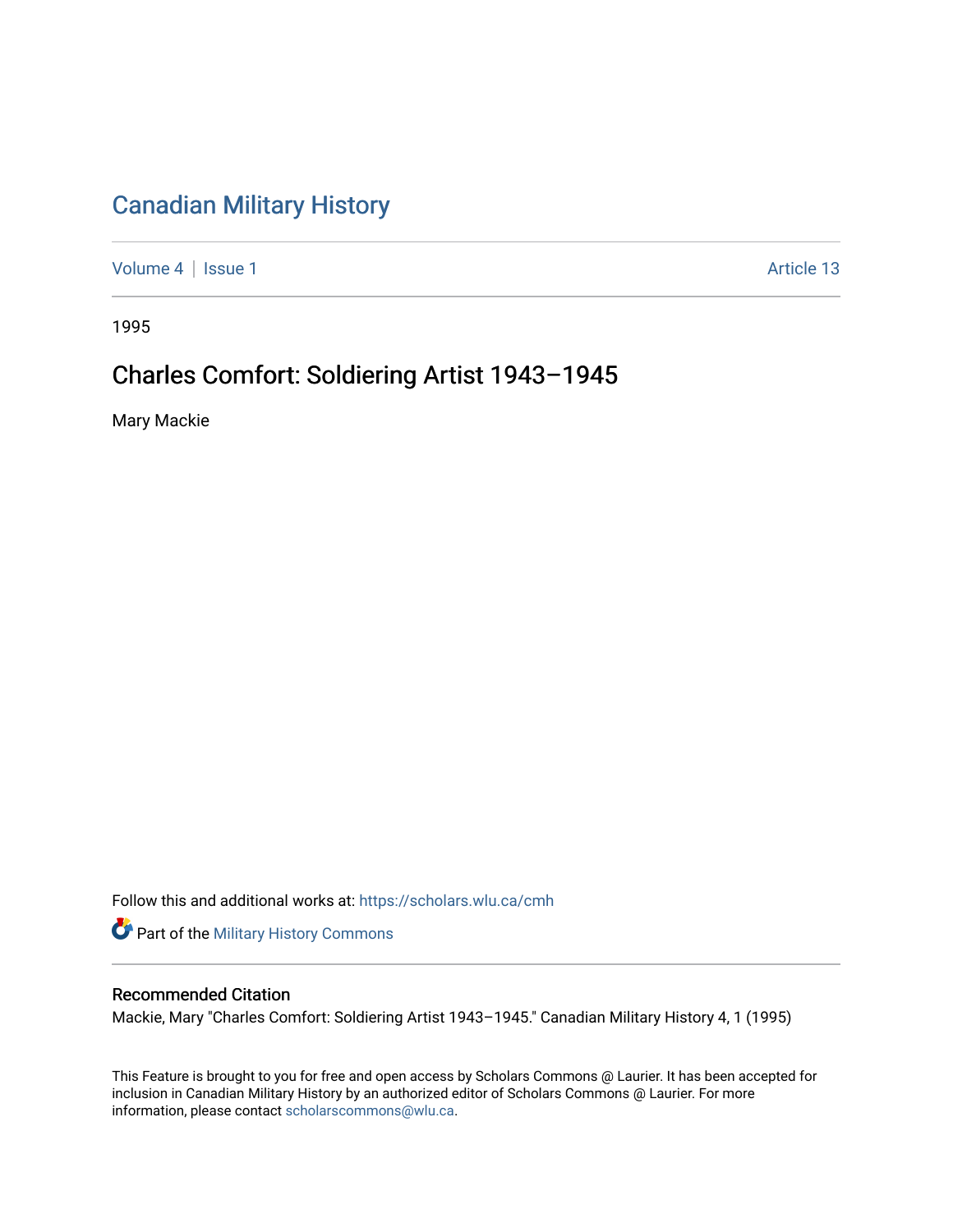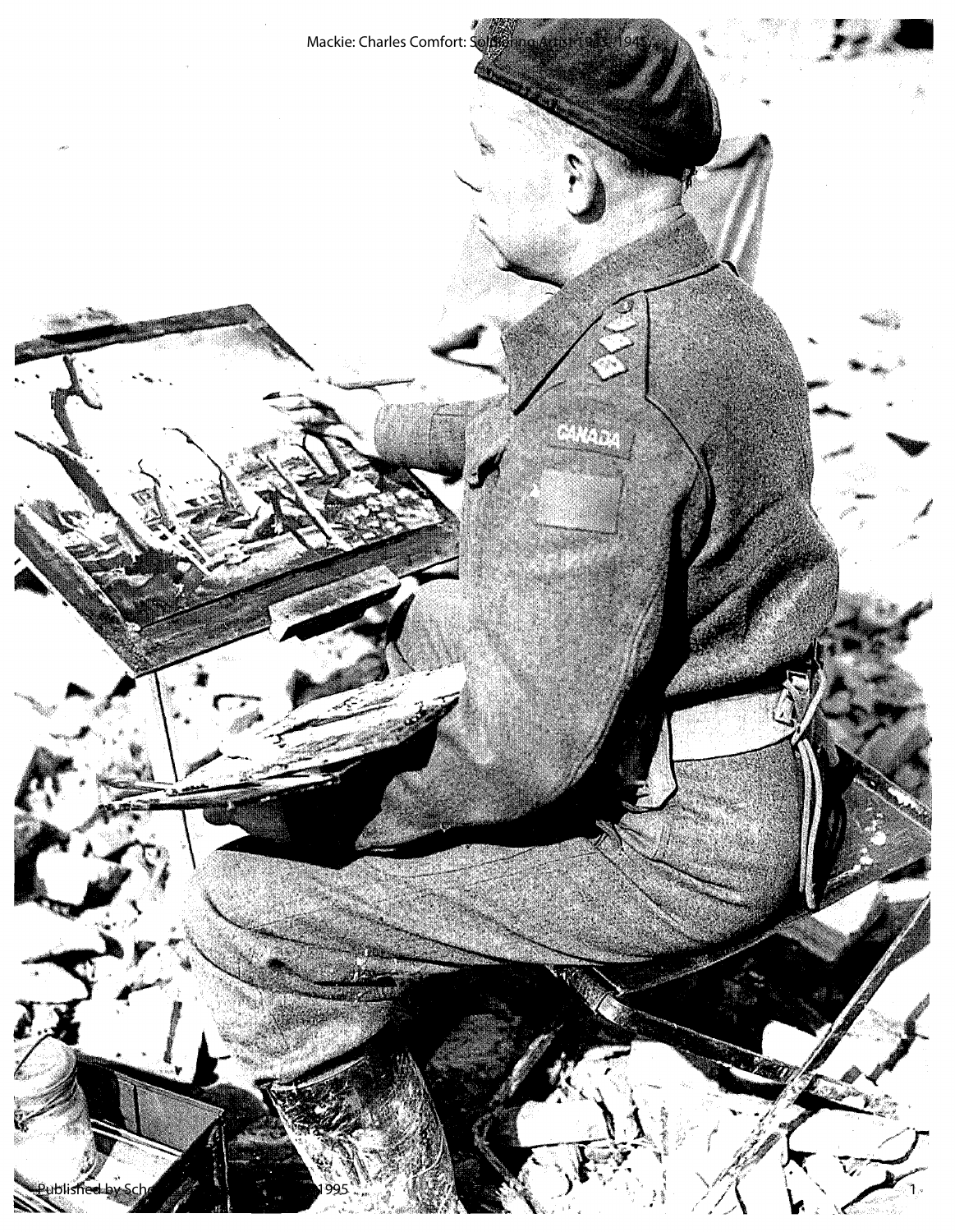# **Charles Comfort Soldiering Artist 1943-1945**

### **Mary Mackie**

Charles Fraser Comfort at 43 thought he was<br>
too old to go to war. "It's a little embarrassing ... when lieutenants are usually 20 or 21," said Lieutenant Comfort after leaving University of Toronto's Faculty of Art to report to Stanley Barracks.

A younger, less enriched mind could not have created the hundreds of paintings now in the Canadian War Museum. Few military historians have brought to life the landscapes and sounds of battle as did Comfort in his book, Artist at War.

This book, created from his war diaries, is the subject of this tribute to Charles Comfort who died 5 July 1994 in National Defence Medical Centre, Ottawa. His book illuminates the Canadian Army's odyssey from England to North Africa; their landing at Taranto Bay, Italy; then the long dusty and/or muddy roads to Campobasso, the Liri Valley, the Mora River, Ortona- names that still invoke awe.

Let's join 1st Canadian Division as it hurtles along a two-lane black-top highway "not unlike No. 2 in Ontario" thought Comfort, standing like the other soldiers in an open truck. The grape harvest was on. Bunches, sweet and lush, were thrown to them as they came to Bart. In the Middle Ages, Bari was the point of contact between the Latin world and the Levant. "In the crypt of the cathedral is a madonna from Constantinople, said to have been painted by St. Luke himself," wrote Comfort. But the army convoy roars past this as

Opposite: Captain Charles F. Comfort painting in the ruins of a house near Ortona, Italy, March 1944. NAC PA 128286 well as the ancient (216 B.C.) battlefield of Cannae where the Pincer Movement was used by Hannibal against the Romans; the same tactic the Canadians were hoping to use to reach Rome.

Youthful merriment died down as the trucks turned away from the sea to the Tavoliere plains, "as flat as Saskatchewan", its grainfields one of the Allied objectives. At Gambatsea, they heard enemy gunfire for the first time.

Near Riccia, they turned up a steep stony grade to a huddle of ill-kept farm buildings, now Main 40, headquarters of 1st Canadian Division. There, in a thicket of woods, Comfort discovered Sam Hughes, Canadian Army historian, in a tarpaulin lean-to, a rough sign stuck in the ground: "Hist. Sec." This was Comfort's unit.

First Canadian Field Historical Section (Officer Commanding, Eric Harrison) directed artists and historians in the recording of the events of World War Two. They came directly under Lieutenant-General Crerar, and later Lieutenant-General Burns. Of this period, Harrison wrote, "For weeks [Comfort] existedmore exposed on occasion than the fighting men themselves, sharing precarious space between mud and canvas with the sons of two famous fathers, Sam Hughes (historian) and Lawren Harris (artist). I found myself marvelling at his ability to stand still at his portable easel in weather too raw for me to do anything but move about in an effort to stir the circulation"

With the 2nd Field Regiment at Oratino, Comfort describes an "Uncle" barrage: a Divisional shoot in which every available gun fires 81 rounds and "the night cracks open." In only 30 lines, Comfort gives colours, sounds, human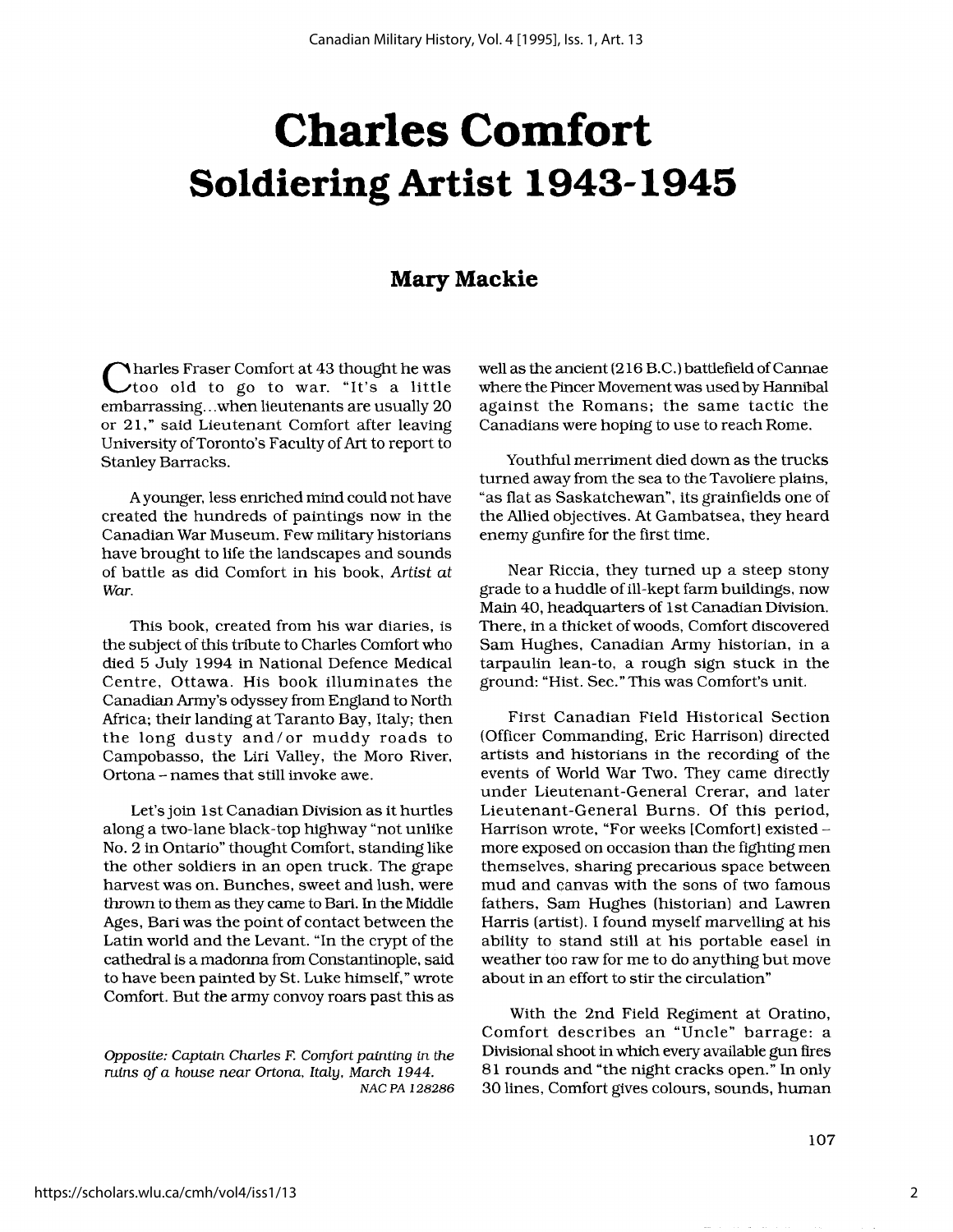imagery, Canadian history and biblical relevance until this scene makes understandable a following scene in which soldiers crumble into tears-not in battle-but on hearing a young Italian soprano with 'cello accompaniment sing "Ave Maria." Comfort is a master of evocative contrast.

While still axle-deep in yellow mud at Campobasso, the artists are ordered by General Montgomery to show their paintings. And so on a wet cheerless morning in early November 1943, Will Ogilvie and Charles Comfort opened the first exhibition of paintings in a theatre of war, within sounds of battle.

Fifty-four paintings were hung in the rechristened "Beaver Club," formerly a Fascist Youth Centre. Comfort was astonished when soldiers, who he thought would have other things in mind for a rest day, "simply surged in, in a great mob... The paintings were all field sketches in water colour covering the Sicilian and Italian campaigns to that date." Knots of men assembled around the paintings, carrying on animated discussions, recalling personal experiences at a particular location, discussing the merits of the paintings. A total of3, 137 men of all ranks visited the show that day. One of the 54 paintings must have been "Stand Easy Following Crash Action, Northwest ofCampobasso, Italy."

The approach-march to the Ortona battle-line took the convoy three days, the men happily innocent that they were moving toward the grimmest action of the Italian campaign. Many times, Comfort would recall their "headlong optimism." 2nd Canadian Infantry Brigade had crossed the Sangro River so they thought a week, maybe 10 days, should see them at Pescara; then, with a pincer movement, through the mountains to Rome.

But the rains came. As they made camp in yet another olive grove, Comfort is filled with anger: German bulldozers had used centuriesold, live olive trees to block their advance. They were then one mile south of the epic struggle in the Mora Valley.

German artillery shells screamed over the artists' heads as they lay quaking in a shallow slit trench where they had "scuttled into the earth with the speed of frightened beetles," staying there until they felt "as grey as the dawn when it came." "You guys still alive?" someone yelled. "Barely," responded the artists. Comfort found it difficult to convey any impression of the frightening strain of continuous exposure to shell-fire.

Charles at his easel came under swift bombing attack one day. Within 90 seconds, four enemy fighters came over; then "Bofors, Oerlikons, Brens, tracers-everything-went up to meet them" and it was over. "I glanced about me and turned once more to my painting. But the physical and nervous exhaustion had dulled my perceptive faculties." Normally, he painted in quietly intense communion with his subject. Now this was impossible. "As I worked, the fury of the bombardment opened up with renewed vigour ... a violent accompaniment to painting." Comfort is giving the first clue to his own battle injuries, hidden, as every soldier knows.

"But artists had painted war before, even if not from inside the storm itself as we were attempting to do. I felt equal to the task, in fact I felt supremely aware. But today I was tired... it was not inspired painting. It contained none of the feeling of holocaust which I associated with the location and of which I was most painfully conscious; it was empty, drained of content, even as I myself."

The test of an artist is how fully he can open his mind to the subject he wants to paint. Amid violent surroundings, the artist has no defence. The full extent of Comfort's pain-and perhaps the vulnerability of all war artists-may not be known until the year 2019 when his complete diaries are released to the public. Nevertheless, Comfort's "Canadian 5.5 inch Guns" was painted on the eve of crossing the Mora River to San Leonardo.

Ortona gleamed in the distance as 1st Brigade led off, 48th Highlanders to the west, Royal Canadian Regiment to the east, through a bridgehead held by the Hastings and Prince Edward Regiment. The artists, watching from a hedgerow, saw the pastoral scene erupt in "gigantic and preposterous sound ... from warm sunlight into roaring darkness, as the Saskatchewan Light Infantry went into action just to the right of the artists, with German Schmeissers replying."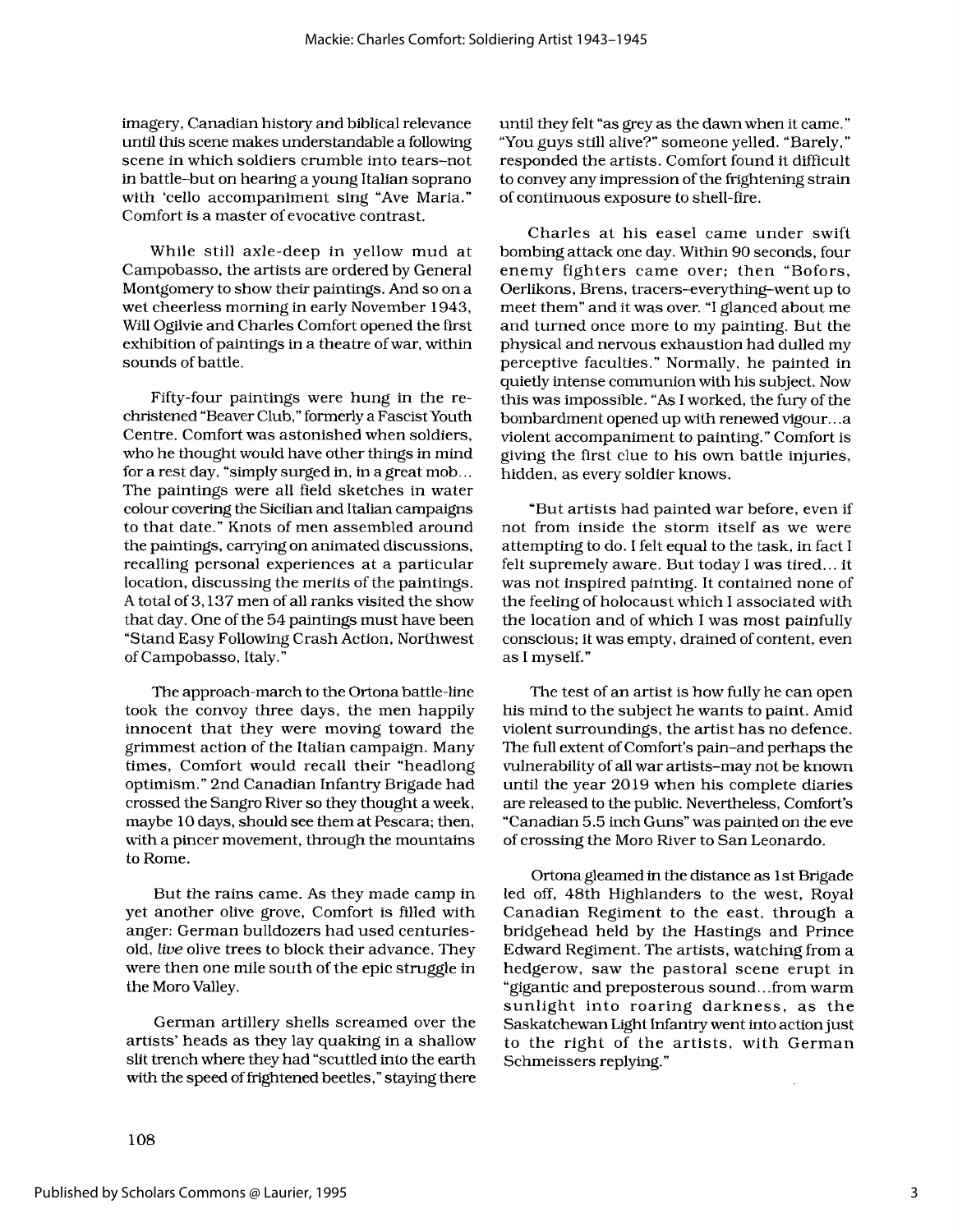

Canadian Field Guns near Ortona

CWM 12246

Military histories equal the word-paintings of Charles Comfort describing firepower that "tossed earth and trees into the air" until that universal soldier's prayer bursts from him: "Jesus Christ! How long can it go on!" Yet out of that terrible day came his "Canadian Field Guns Near Ortona." To do it, he chose to stand 30 feet behind one of the medium gun sites as the gun crew under camouflage nets prepared for zero hour. As firing commenced, a "flower-like, pink-edged flame- a shocking, numbing sound and concussion" jumped Comfort's equipment clear off the ground.

With Lawren Harris Jr., he spent two days with the heavy anti-aircraft guns and the penetrating shock of the 3.7 inch guns. After a two-hour barrage, Comfort found all sounds to be feeble and vague. He doubted if he would ever hear normally again.

Christmas 1943 at Ortona is revealed, with the artist's eye, in contrasts: foreground against background, with irony. The general scene is "life and its monuments which disappeared before our eyes as the deafening voice of guns beat a massive dirge like all the unmuffled drums of hell" while in the foreground are the Seaforths and Edmontons "in medieval, close-quarter violence, at the throats of the German paratroopers." More quickly, he describes the jagged background noise of battle; foreground, "the sad throaty resonance of unaccompanied male voices singing 'Silent Night."'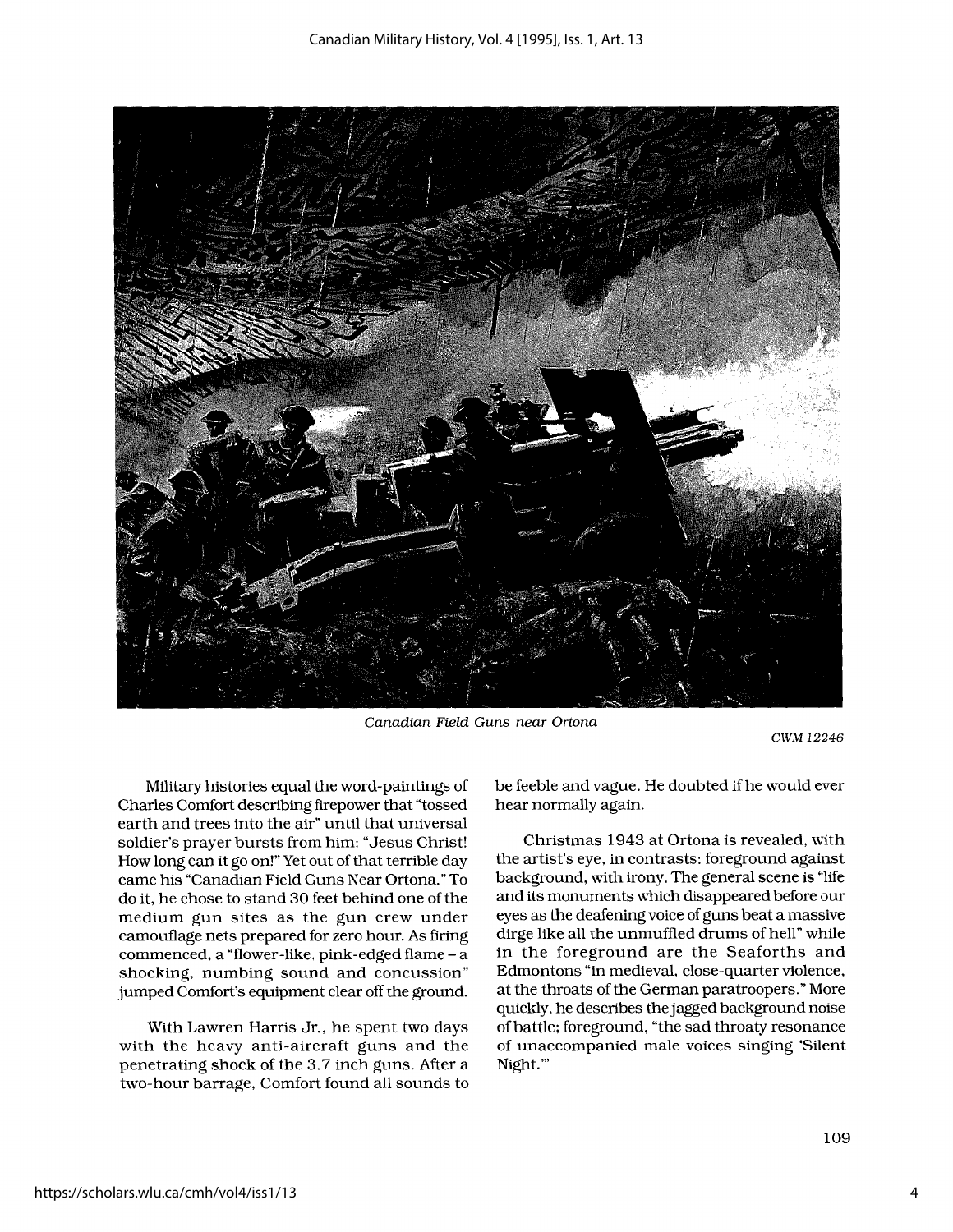Background repeated: only 300 yards away are active enemy machine-gun posts, mortar bombs, shells of every calibre; foreground: in the parish church near Piazza Vittoria, the Canadians eat Christmas dinner, a platoon at a time.

Again, even quicker: "Extra close shellbursts gave rise to defiant shouts and renewed carol singing." Yet again, the detail finer: "Beer, plum pudding, orange nuts ... then back to the battle."

By request, he put on an art show for 15 doctors of 2nd Field Dressing Station. Lit by a powerful vertical ray on a white operating table, he propped paintings one by one against a pillow for his appreciative audience.

Italian mud changed *to* ice, a winter "uniformly miserable. The Abruzzi coastal plain has a penetratingly damp chill climate." Then in late April 1944 after four months in Ortona, 1st Canadian Division moved into even more savage battles around Cassino and in the Liri Valley. Deftly, Comfort illuminates the Canadian soldier by this anecdote: "We were ordered to remove all identifying marks ... to pass through Campobasso incognito" so that no enemy agents could report the Canadian withdrawal from the Adriatic.

"It will be recalled," wrote Comfort, "that Campobasso had been liberated by the Canadians in October 1943 and for two months had been a Canadian rest centre re-named 'Maple Leaf City'. Canadians ... had been liked for their frank directness and honesty, for their generosity which had been expressed in so many ways."

'The convoy descended the hill, passed under the great buttress of rock on which the Castelle Monforte stands, and entered the town. Almost immediately, cries of 'Il Canadese! Buon Canadese!' rose from the populace and spread like wildfire through the streets. They waved from sidewalks, balconies and windows. It was a triumphal homecoming. For a while we remained silent. Obviously the cat was out of the bag and very soon we did the only thing possible-we waved and shouted back."

Flowering trees, azalea, oleander, clematis lined the blacktop highway. Under a pitiless sun, mud is now hub-deep yellow dust as the 1st Canadian Division enters the Liri Valley via Monte

Cassino. Charles Comfort, now 44, was to look upon scenes which must have shaken the bedrock of his belief in art, human achievement, beauty.

"For sheer horror and utter devastation, I had not set eyes on its equal" he said of the ruins of the mountain-top monastery, Monte Cassino. "It resembled some imagined landscape on the moon .. .it had ceased to be terrestrial, the town itself was grotesque, stinking with unburied dead, desolation on all sides."

The monastery, now a "lamentable ruin", was to Comfort a lamp of learning which had burned for 1,400 years through the dark ages, only *to* be extinguished in the enlightened 20th century. The destruction of trees in full flower is used as a metaphor for young life suddenly cut off: the disaster of the human sacrifice taking place in the Liri Valley. No tree, shrub or bush escaped on the Cassino-Pignataro Road.

Some critics have commented upon what they see as a lack of psychological impact in his war paintings, which have a dignity, coolness, and beauty never muddied by fixations upon the grotesque. There is, in this cool sense of distance, subtle evidence perhaps that some form of mental, arm's length protection was needed if the artist were *to* survive the war sane; for Comfort never flinched from his duty as he saw it, to be there, recording the agonies and triumphs of the Canadian Army in Italy.

The Adolf Hitler Line was a ragged line of poplars a mile from the artist' vantage point. It was a series of powerful defensive points extending from Monte Cairo in the east, through the towns of Aquino, Pontecorvo, to Arunci in the west. Each point or Panzerturm was a miniature fort of concrete surrounded by intricate barbed wire, then minefields, tank ditches, and built-in machine-gun pillboxes sited *to* bring down interlocking crossfire on every line of approach. In addition, there were mobile anti-tank guns, mortar platoons and panzer tanks. "No one underestimated the power of the line we were attacking...it would be the toughest battle Canadians had ever faced in any war."

When the entire 5th Canadian Armoured Division passed through to engage a full panzer division, the Hitler Line was breached. Comfort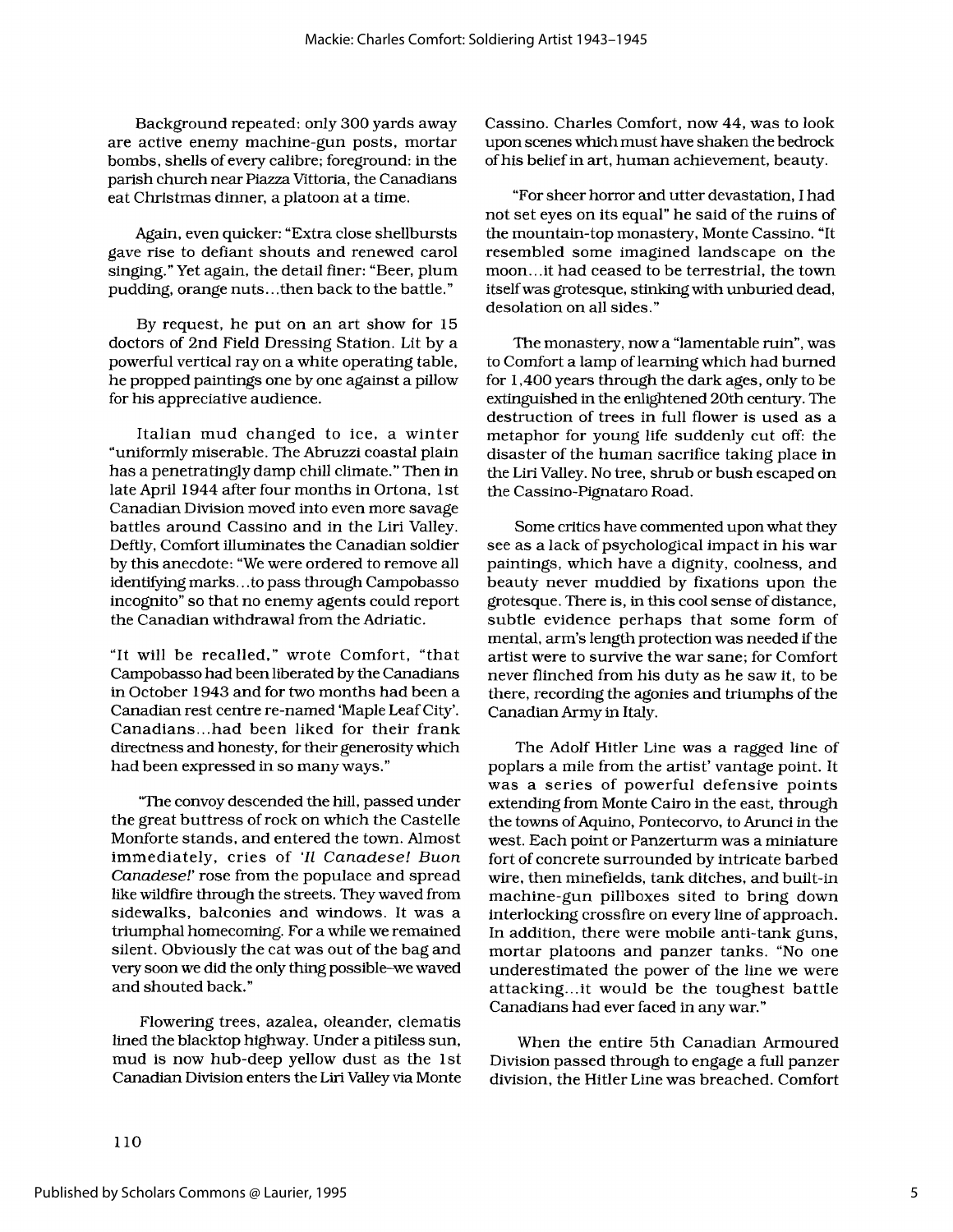

Destroyed Panzertrum on the Adolf Hitler Line

examined one of the strong points. "One gun created a fantastic sight, sticking perpendicularly up into the air ... memorializing the disasters of war. A direct hit had detonated its magazine ... tearing the whole turret from its casemate, tossing it into the air ... a vast, inert steel probe blindly challenging the heavens. All about the battlefield were derelict tanks ... 14 confronting this one weapon..." This scene near Pontecorvo is remembered in his "Destroyed Panzerturm on the Adolf Hitler Line." But the soldiers are more dominant in his best known painting, "The Hitler Line." It is shown on the cover of Artist at War (and in the Autumn 1994 issue of Canadian Military History, p.96).

Monte Cassino's ruin had shaken Comfort profoundly. He expressed his grief in metaphor: the dead of Pontecorvo "pressed into grotesque corrugations describing the dreadful shapes and pressures of the masonry that had crushed them ... in a most depressed state of mind, I set up my equipment to one side of the great Roman road built 2400 years before to connect south Italy to Rome, and sketched what was left of the town." Out of this came "Route 6 at Cassino." (On back cover)

The affable lieutenant of 1943 - now Major Comfort - was hurting. The Canadians had breached the fearsome Hitler Line but "many a wonderful and sensitive boy" had gone forever. Comfort had the added problem of having made pilgrimage to Italy's art treasures only five years earlier and, now, of seeing so much of it ravaged.

News on 5 June 1944 of the fall of Rome was received with quiet satisfaction, not the wild enthusiasm they imagined six months before in their merry, headlong optimism. But at 0800 hours on 6 June 1944, great excitement did break out as the German radio admitted the start of the invasion of Normandy.